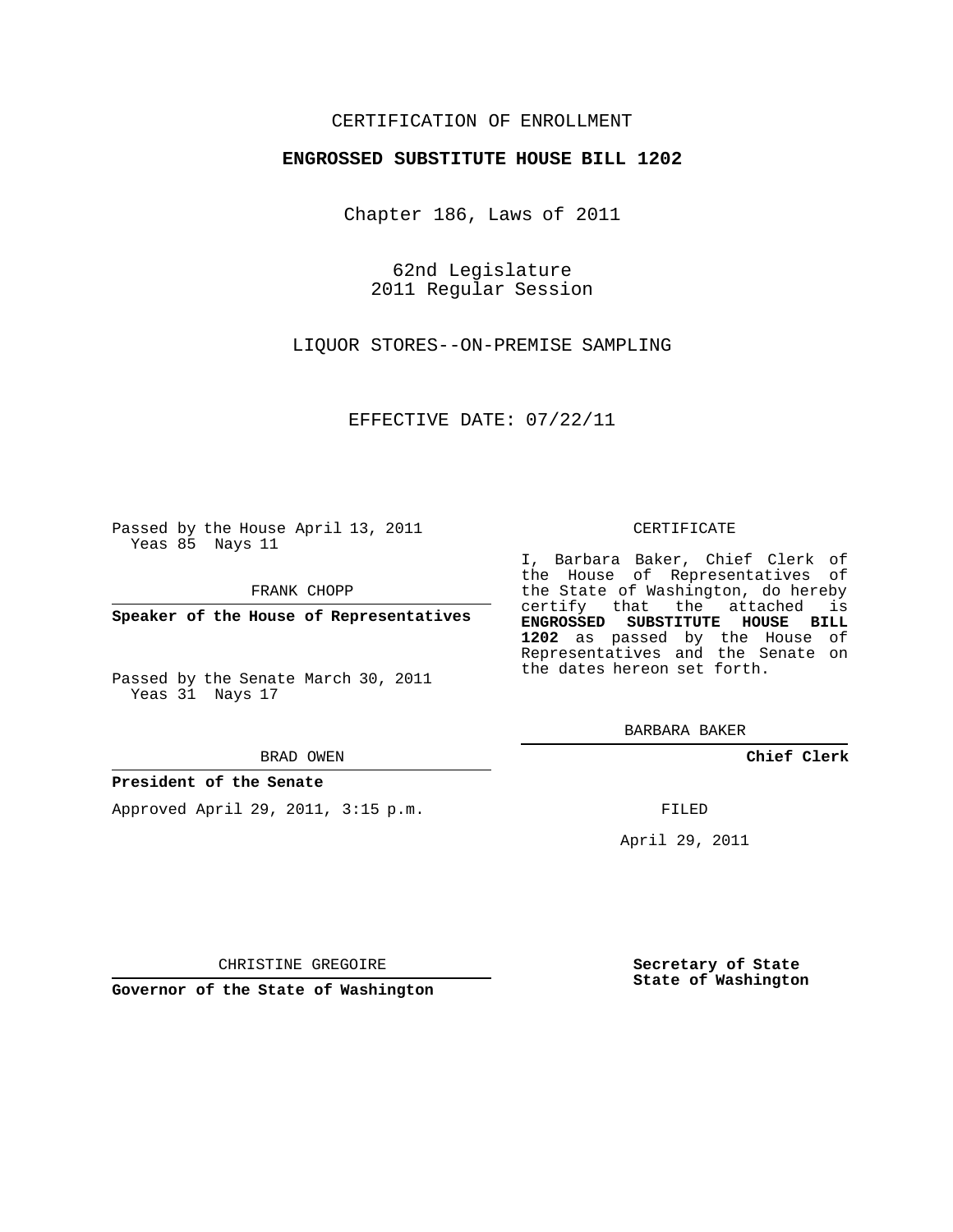# **ENGROSSED SUBSTITUTE HOUSE BILL 1202** \_\_\_\_\_\_\_\_\_\_\_\_\_\_\_\_\_\_\_\_\_\_\_\_\_\_\_\_\_\_\_\_\_\_\_\_\_\_\_\_\_\_\_\_\_

\_\_\_\_\_\_\_\_\_\_\_\_\_\_\_\_\_\_\_\_\_\_\_\_\_\_\_\_\_\_\_\_\_\_\_\_\_\_\_\_\_\_\_\_\_

AS AMENDED BY THE SENATE

Passed Legislature - 2011 Regular Session

## **State of Washington 62nd Legislature 2011 Regular Session**

**By** House State Government & Tribal Affairs (originally sponsored by Representatives Hunt, Taylor, and Moscoso)

READ FIRST TIME 02/01/11.

 AN ACT Relating to on-premise spirits sampling; amending RCW 66.08.050, 66.16.070, and 66.28.040; creating a new section; and providing an expiration date.

BE IT ENACTED BY THE LEGISLATURE OF THE STATE OF WASHINGTON:

 NEW SECTION. **Sec. 1.** (1) The liquor control board shall establish a pilot project to allow spirits sampling in state liquor stores as defined in RCW 66.16.010 and contract stores as defined in RCW 66.04.010(11) for the purpose of promoting the sponsor's products. For purposes of this section, "sponsors" means: A domestic distiller licensed under RCW 66.24.140 or an accredited representative of a distiller, manufacturer, importer, or distributor of spirituous liquor licensed under RCW 66.24.310.

 (a) The pilot project shall consist of thirty locations with at least six samplings to be conducted at each location between September 1, 2011, and September 1, 2012. However, no state liquor store or contract store may hold more than one spirits sampling per week during the project period.

(b) The pilot project locations shall be determined by the board.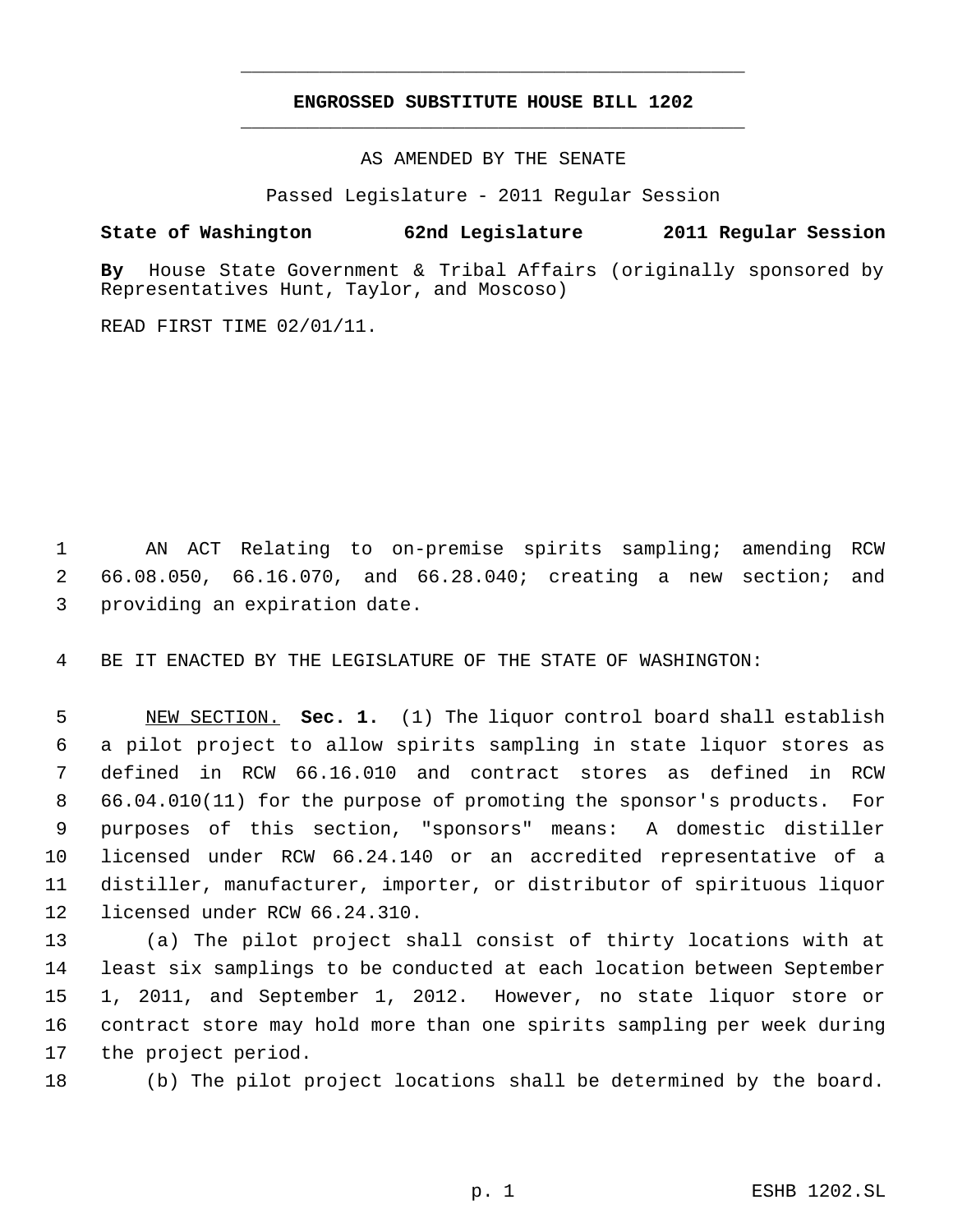Before the board determines which state liquor stores or contract stores will be eligible to participate in the sampling pilot, it shall give:

 (i) Due consideration to the location of the state liquor store or contract store with respect to the proximity of places of worship, schools, and public institutions;

 (ii) Due consideration to motor vehicle accident data in the proximity of the state liquor store or contract store; and

 (iii) Written notice by certified mail of the proposed spirits sampling to places of worship, schools, and public institutions within five hundred feet of the liquor store proposed to offer spirits sampling.

(c) Sampling must be conducted under the following conditions:

 (i) Sampling may take place only in an area of a state liquor store or contract store in which access to persons under twenty-one years of age is prohibited;

(ii) Samples may be provided free of charge;

 (iii) Only persons twenty-one years of age or over may sample spirits;

 (iv) Each sample must be one-quarter ounce or less, with no more than one ounce of samples provided per person per day;

(v) Only sponsors may serve samples;

 (vi) Any person involved in the serving of such samples must have completed a mandatory alcohol server training program;

(vii) No person who is apparently intoxicated may sample spirits;

 (viii) The product provided for sampling must be available for sale at the state liquor store or contract store where the sampling occurs 28 at the time of the sampling; and

 (ix) Customers must remain on the state liquor store or contract store premise while consuming samples.

 (d) The liquor control board may prohibit sampling at a pilot project location that is within the boundaries of an alcohol impact area recognized by resolution of the board if the board finds that the sampling activities at the location are having an adverse effect on the reduction of chronic public inebriation in the area.

 (e) All other criteria needed to establish and monitor the pilot project shall be determined by the board.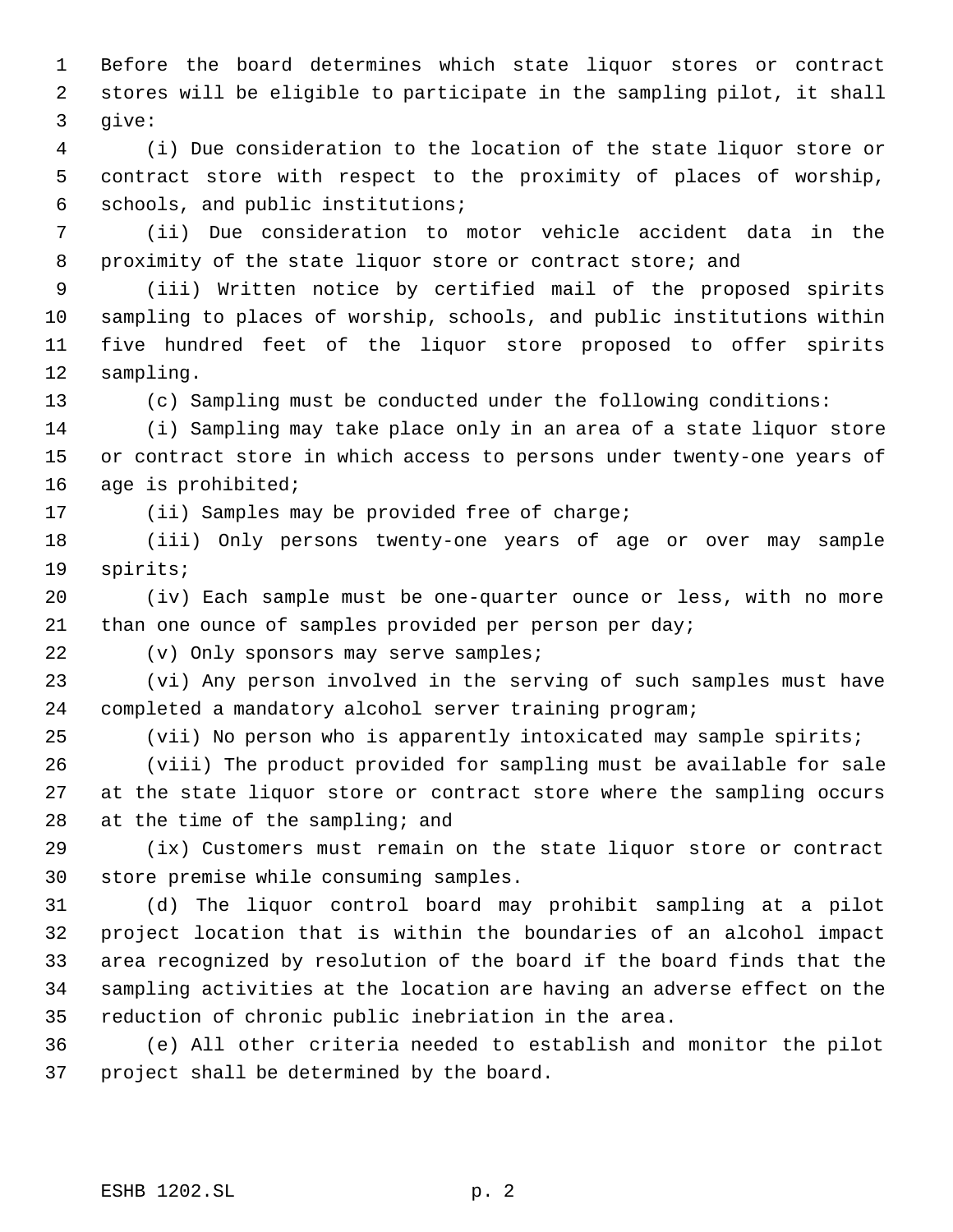(f) The board shall report on the pilot project to the appropriate committees of the legislature by December 1, 2012. The board's report shall include the results of a survey of liquor store managers and contract liquor store managers.

 (2) The liquor control board may adopt rules to implement this section.

 **Sec. 2.** RCW 66.08.050 and 2005 c 151 s 3 are each amended to read as follows:

 The board, subject to the provisions of this title and the rules, shall:

 (1) Determine the localities within which state liquor stores shall be established throughout the state, and the number and situation of 13 the stores within each locality;

 (2) Appoint in cities and towns and other communities, in which no state liquor store is located, contract liquor stores. In addition, the board may appoint, in its discretion, a manufacturer that also manufactures liquor products other than wine under a license under this title, as a contract liquor store for the purpose of sale of liquor products of its own manufacture on the licensed premises only. Such contract liquor stores shall be authorized to sell liquor under the guidelines provided by law, rule, or contract, and such contract liquor stores shall be subject to such additional rules and regulations 23 consistent with this title as the board may require. Sampling on 24 contract store premises is permitted under this act;

 (3) Establish all necessary warehouses for the storing and bottling, diluting and rectifying of stocks of liquors for the purposes of this title;

 (4) Provide for the leasing for periods not to exceed ten years of all premises required for the conduct of the business; and for remodeling the same, and the procuring of their furnishings, fixtures, and supplies; and for obtaining options of renewal of such leases by the lessee. The terms of such leases in all other respects shall be subject to the direction of the board;

 (5) Determine the nature, form and capacity of all packages to be used for containing liquor kept for sale under this title;

(6) Execute or cause to be executed, all contracts, papers, and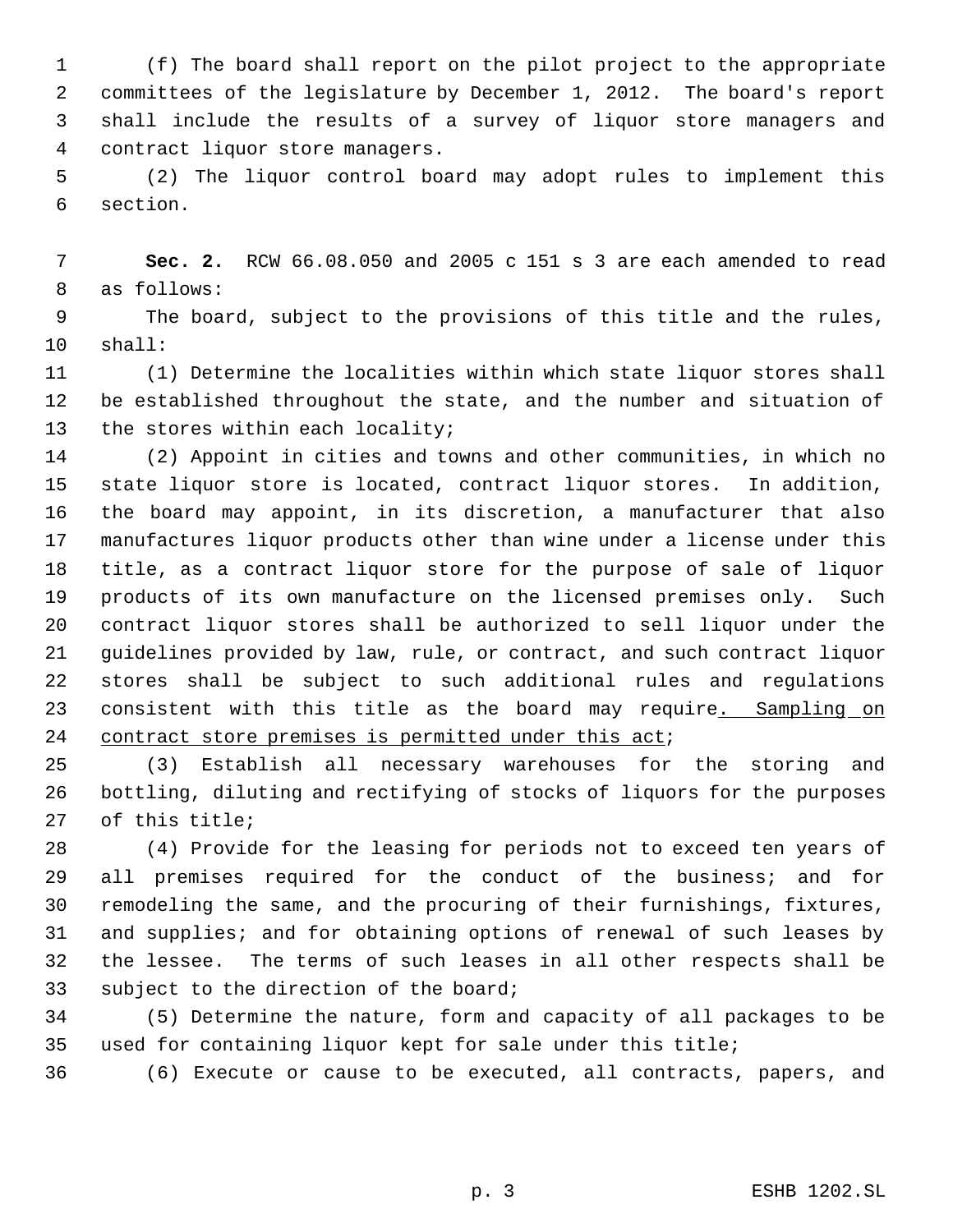documents in the name of the board, under such regulations as the board may fix;

 (7) Pay all customs, duties, excises, charges and obligations whatsoever relating to the business of the board;

 (8) Require bonds from all employees in the discretion of the board, and to determine the amount of fidelity bond of each such employee;

 (9) Perform services for the state lottery commission to such extent, and for such compensation, as may be mutually agreed upon between the board and the commission;

 (10) Accept and deposit into the general fund-local account and disburse, subject to appropriation, federal grants or other funds or donations from any source for the purpose of improving public awareness of the health risks associated with alcohol consumption by youth and the abuse of alcohol by adults in Washington state. The board's alcohol awareness program shall cooperate with federal and state agencies, interested organizations, and individuals to effect an active public beverage alcohol awareness program;

 (11) Perform all other matters and things, whether similar to the foregoing or not, to carry out the provisions of this title, and shall have full power to do each and every act necessary to the conduct of its business, including all buying, selling, preparation and approval of forms, and every other function of the business whatsoever, subject only to audit by the state auditor: PROVIDED, That the board shall have no authority to regulate the content of spoken language on licensed premises where wine and other liquors are served and where there is not a clear and present danger of disorderly conduct being provoked by such language.

 **Sec. 3.** RCW 66.16.070 and 1933 ex.s. c 62 s 10 are each amended to read as follows:

 No employee in a state liquor store shall open or consume, or allow 32 to be opened or consumed any liquor on the store premises, except for the purposes of conducting on-premise spirits sampling pursuant to the provisions of this act.

 **Sec. 4.** RCW 66.28.040 and 2009 c 373 s 8 are each amended to read as follows: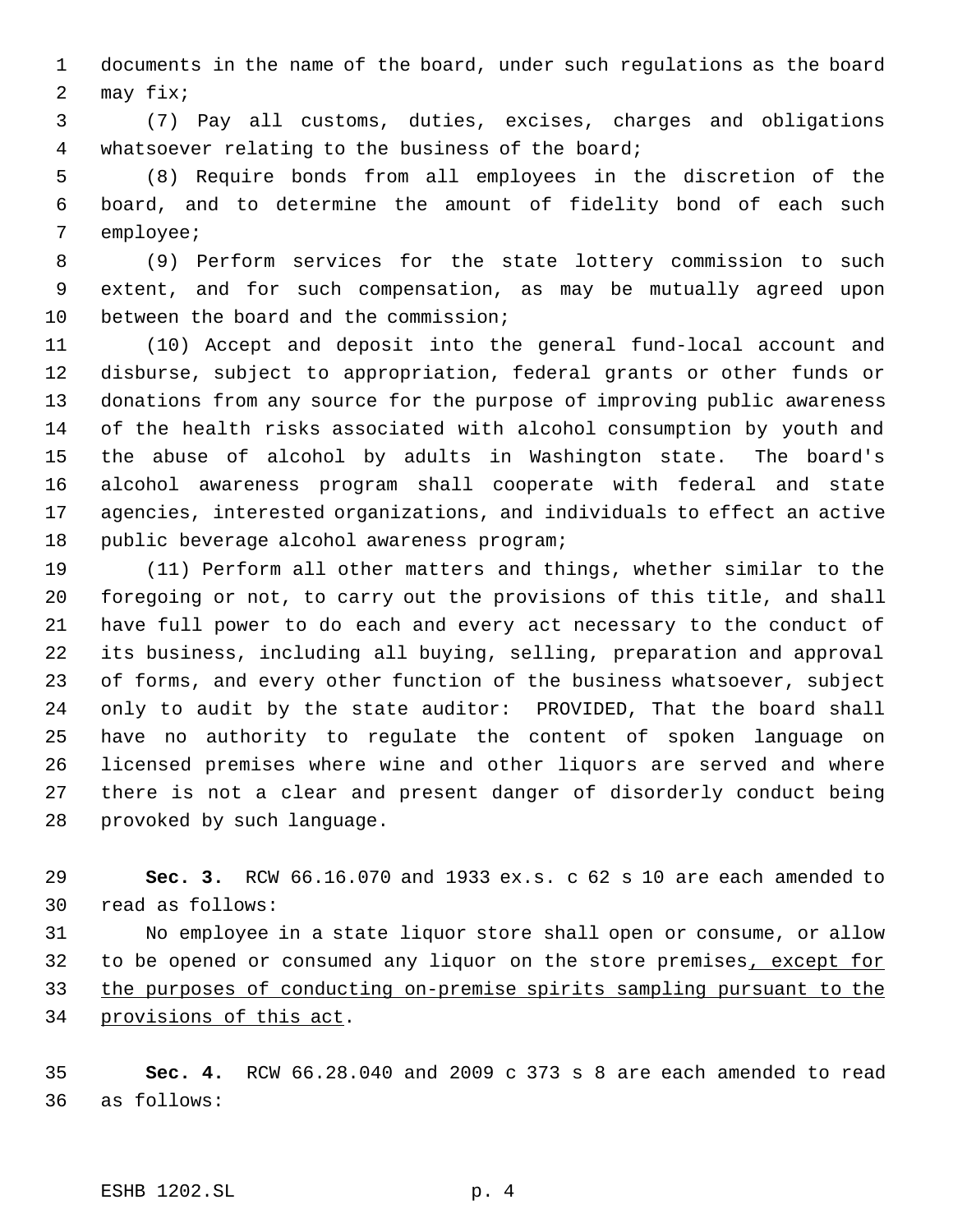Except as permitted by the board under RCW 66.20.010, no domestic brewery, microbrewery, distributor, distiller, domestic winery, importer, rectifier, certificate of approval holder, or other manufacturer of liquor shall, within the state of Washington, give to any person any liquor; but nothing in this section nor in RCW 66.28.010 shall prevent a domestic brewery, microbrewery, distributor, domestic winery, distiller, certificate of approval holder, or importer from furnishing samples of beer, wine, or spirituous liquor to authorized licensees for the purpose of negotiating a sale, in accordance with regulations adopted by the liquor control board, provided that the samples are subject to taxes imposed by RCW 66.24.290 and 66.24.210, and in the case of spirituous liquor, any product used for samples must be purchased at retail from the board; nothing in this section shall prevent the furnishing of samples of liquor to the board for the purpose of negotiating the sale of liquor to the state liquor control board; nothing in this section shall prevent a domestic brewery, microbrewery, domestic winery, distillery, certificate of approval holder, or distributor from furnishing beer, wine, or spirituous liquor for instructional purposes under RCW 66.28.150; nothing in this section shall prevent a domestic winery, certificate of approval holder, or distributor from furnishing wine without charge, subject to the taxes imposed by RCW 66.24.210, to a not-for-profit group organized and operated solely for the purpose of enology or the study of viticulture which has been in existence for at least six months and that uses wine so furnished solely for such educational purposes or a domestic winery, or an out-of-state certificate of approval holder, from furnishing wine without charge or a domestic brewery, or an out-of-state certificate of approval holder, from furnishing beer without charge, subject to the taxes imposed by RCW 66.24.210 or 66.24.290, or a domestic distiller licensed under RCW 66.24.140 or an accredited representative of a distiller, manufacturer, importer, or distributor of spirituous liquor licensed under RCW 66.24.310, from furnishing spirits without charge, to a nonprofit charitable corporation or association exempt from taxation under section 501(c)(3) or (6) of the internal revenue code of 1986 (26 U.S.C. Sec. 501(c)(3) or (6)) for use consistent with the purpose or purposes entitling it to such exemption; nothing in this section shall prevent a domestic brewery or microbrewery from serving beer without charge, on the brewery premises; nothing in this section